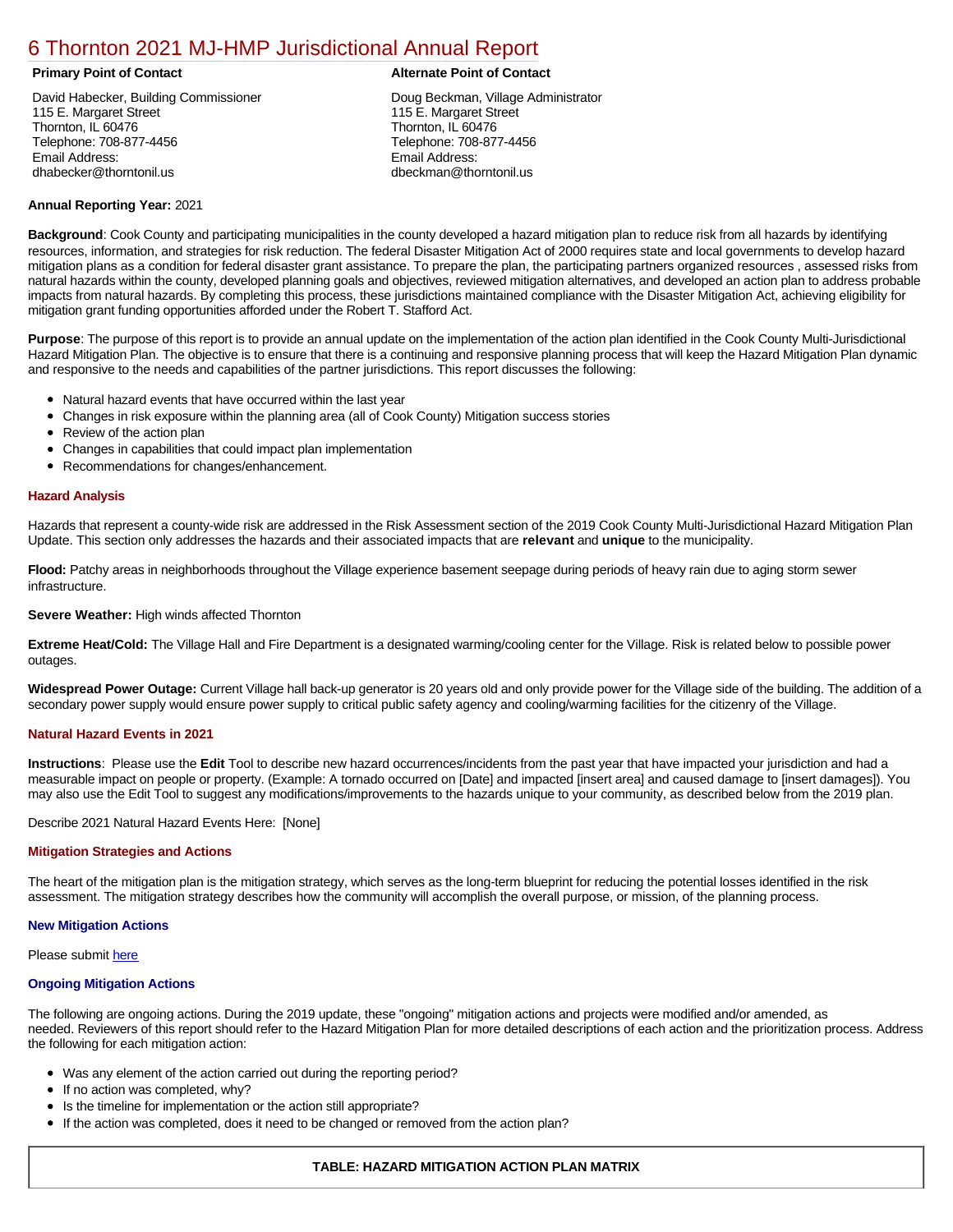| <b>Completion status legend:</b><br>$O =$ Action Ongoing toward Completion<br>$N = New$<br>$R =$ Want Removed from Annex<br>$C = Project Completed$<br>$X = No$ Action Taken                                                                                                                                                                                                       |             |             |                                                                                            |                                 |                                                                                                                                   |                          |                                                                    |                                                            |  |  |
|------------------------------------------------------------------------------------------------------------------------------------------------------------------------------------------------------------------------------------------------------------------------------------------------------------------------------------------------------------------------------------|-------------|-------------|--------------------------------------------------------------------------------------------|---------------------------------|-----------------------------------------------------------------------------------------------------------------------------------|--------------------------|--------------------------------------------------------------------|------------------------------------------------------------|--|--|
| 2021 Status                                                                                                                                                                                                                                                                                                                                                                        | 2020 Status | 2019 Status | <b>Hazards</b><br><b>Mitigated</b>                                                         | <b>Objectives</b><br>Met        | Lead<br><b>Agencies</b>                                                                                                           | <b>Estimated</b><br>Cost | Sources of<br><b>Funding</b>                                       | <b>Timeline/Projected</b><br><b>Completion Date</b><br>(a) |  |  |
| Action T1.1—Where appropriate, support retrofitting, purchase, or relocation of structures in hazard-prone areas to prevent future structure damage. Give<br>priority to properties with exposure to repetitive losses.                                                                                                                                                            |             |             |                                                                                            |                                 |                                                                                                                                   |                          |                                                                    |                                                            |  |  |
| <b>Status Description:</b>                                                                                                                                                                                                                                                                                                                                                         |             |             |                                                                                            |                                 |                                                                                                                                   |                          |                                                                    |                                                            |  |  |
| Ongoing                                                                                                                                                                                                                                                                                                                                                                            |             | Ongoing     | All                                                                                        | 7, 13                           | Village of<br>Thornton                                                                                                            | High                     | <b>FEMA Hazard</b><br>Mitigation<br>Grants                         | Long-term<br>(depending on<br>funding)                     |  |  |
|                                                                                                                                                                                                                                                                                                                                                                                    |             |             | <b>Action T1.2</b> —Continue to support the countywide actions identified in this plan.    |                                 |                                                                                                                                   |                          |                                                                    |                                                            |  |  |
| <b>Status Description:</b>                                                                                                                                                                                                                                                                                                                                                         |             |             |                                                                                            |                                 |                                                                                                                                   |                          |                                                                    |                                                            |  |  |
| Ongoing                                                                                                                                                                                                                                                                                                                                                                            |             | Ongoing     | All                                                                                        | All                             | Village of<br>Thornton                                                                                                            | Low                      | <b>General Fund</b>                                                | Short - and long-term                                      |  |  |
|                                                                                                                                                                                                                                                                                                                                                                                    |             |             | Action T1.3—Actively participate in the plan maintenance strategy identified in this plan. |                                 |                                                                                                                                   |                          |                                                                    |                                                            |  |  |
| <b>Status Description:</b>                                                                                                                                                                                                                                                                                                                                                         |             |             |                                                                                            |                                 |                                                                                                                                   |                          |                                                                    |                                                            |  |  |
| Ongoing                                                                                                                                                                                                                                                                                                                                                                            |             | Ongoing     | All                                                                                        | 3, 4, 6                         | DHSEM, Village<br>of Thornton                                                                                                     | Low                      | <b>General Fund</b>                                                | Short-term                                                 |  |  |
| Action T1.4—Consider participation in incentive-based programs such as the Community Rating System, Tree City, and StormReady.                                                                                                                                                                                                                                                     |             |             |                                                                                            |                                 |                                                                                                                                   |                          |                                                                    |                                                            |  |  |
| <b>Status Description:</b>                                                                                                                                                                                                                                                                                                                                                         |             |             |                                                                                            |                                 |                                                                                                                                   |                          |                                                                    |                                                            |  |  |
| Ongoing                                                                                                                                                                                                                                                                                                                                                                            |             | Ongoing     | All                                                                                        | 3, 4, 5, 6, 7, 9,<br>10, 11, 13 | Village of<br>Thornton                                                                                                            | Low                      | <b>General Fund</b>                                                | Long-term                                                  |  |  |
| Action T1.5—Maintain good standing under the National Flood Insurance Program by implementing programs that meet or exceed the minimum NFIP<br>requirements. Such programs include enforcing an adopted flood damage prevention ordinance, participating in floodplain mapping updates, and providing<br>public assistance and information on floodplain requirements and impacts. |             |             |                                                                                            |                                 |                                                                                                                                   |                          |                                                                    |                                                            |  |  |
| <b>Status Description:</b>                                                                                                                                                                                                                                                                                                                                                         |             |             |                                                                                            |                                 |                                                                                                                                   |                          |                                                                    |                                                            |  |  |
| Ongoing                                                                                                                                                                                                                                                                                                                                                                            |             | Ongoing     | Flooding                                                                                   | 4, 6, 9                         | Village of<br>Thornton                                                                                                            | Low                      | <b>General Fund</b>                                                | Short-term and<br>ongoing                                  |  |  |
|                                                                                                                                                                                                                                                                                                                                                                                    |             |             |                                                                                            |                                 | Action T1.6—Where feasible, implement a program to record high water marks following high-water events.                           |                          |                                                                    |                                                            |  |  |
| <b>Status Description:</b>                                                                                                                                                                                                                                                                                                                                                         |             |             |                                                                                            |                                 |                                                                                                                                   |                          |                                                                    |                                                            |  |  |
| Ongoing                                                                                                                                                                                                                                                                                                                                                                            |             | Onaoina     | Flooding,<br>Severe<br>Weather                                                             | 3, 6, 9                         | Village of<br>I hornton                                                                                                           | Medium                   | General Fund;<br><b>FEMA Grant</b><br>Funds (Public<br>Assistance) | Long-term                                                  |  |  |
|                                                                                                                                                                                                                                                                                                                                                                                    |             |             |                                                                                            |                                 | Action T1.7-Integrate the hazard mitigation plan into other plans, programs, or resources that dictate land use or redevelopment. |                          |                                                                    |                                                            |  |  |
| <b>Status Description:</b>                                                                                                                                                                                                                                                                                                                                                         |             |             |                                                                                            |                                 |                                                                                                                                   |                          |                                                                    |                                                            |  |  |
| Ongoing                                                                                                                                                                                                                                                                                                                                                                            |             | Ongoing     | All                                                                                        | 3, 4, 6, 10, 13                 | Contracted<br>Village<br>Engineer                                                                                                 | Low                      | <b>General Fund</b>                                                | Short-term                                                 |  |  |
| Action T1.8—Continue participation and improve class rating in ISO programs (Building Code Effectiveness Grading Schedule & PP).                                                                                                                                                                                                                                                   |             |             |                                                                                            |                                 |                                                                                                                                   |                          |                                                                    |                                                            |  |  |
| <b>Status Description:</b>                                                                                                                                                                                                                                                                                                                                                         |             |             |                                                                                            |                                 |                                                                                                                                   |                          |                                                                    |                                                            |  |  |
|                                                                                                                                                                                                                                                                                                                                                                                    |             | Completed   | All                                                                                        | 2, 3, 5, 10                     | Village of<br>Thornton                                                                                                            | Moderate                 | <b>General Fund</b>                                                | Completed                                                  |  |  |
| Action T1.9—Participate in programs which address emergency preparedness.                                                                                                                                                                                                                                                                                                          |             |             |                                                                                            |                                 |                                                                                                                                   |                          |                                                                    |                                                            |  |  |
| <b>Status Description:</b>                                                                                                                                                                                                                                                                                                                                                         |             |             |                                                                                            |                                 |                                                                                                                                   |                          |                                                                    |                                                            |  |  |
| Ongoing                                                                                                                                                                                                                                                                                                                                                                            |             | Ongoing     | All                                                                                        | 1, 2, 3, 4, 5, 6,<br>8, 10, 12  | Village of<br>Thornton                                                                                                            | Moderate                 | <b>General Fund</b>                                                | Long-term, ongoing                                         |  |  |
| Action T1.10-Promote "self-sustainability" and disaster preparedness within the Village.                                                                                                                                                                                                                                                                                           |             |             |                                                                                            |                                 |                                                                                                                                   |                          |                                                                    |                                                            |  |  |
| <b>Status Description:</b>                                                                                                                                                                                                                                                                                                                                                         |             |             |                                                                                            |                                 |                                                                                                                                   |                          |                                                                    |                                                            |  |  |
| Ongoing                                                                                                                                                                                                                                                                                                                                                                            |             | Ongoing     | All                                                                                        | 1, 6, 8                         | Village of<br>Thornton                                                                                                            | Low                      | <b>General Fund</b>                                                | Long-term, ongoing                                         |  |  |
| Action T1.11—Provide a back-up generator for the fire department and replace the old generator at the Village Hall side of the building.                                                                                                                                                                                                                                           |             |             |                                                                                            |                                 |                                                                                                                                   |                          |                                                                    |                                                            |  |  |
| <b>Status Description:</b>                                                                                                                                                                                                                                                                                                                                                         |             |             |                                                                                            |                                 |                                                                                                                                   |                          |                                                                    |                                                            |  |  |